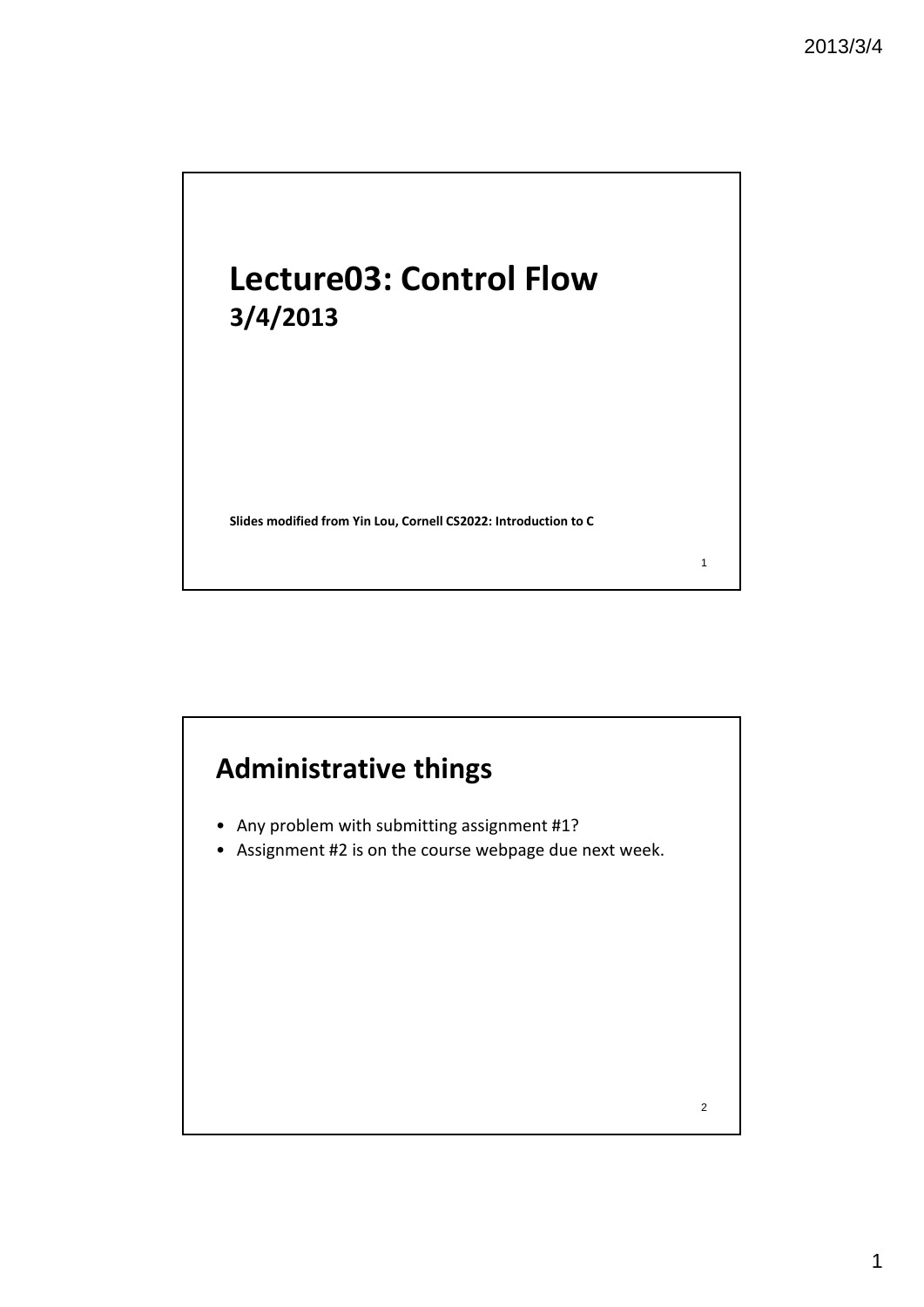#### **Review from Last Week**

- Variable declaration – Type, variable name
- C Punctuations
	- $-$  ; , "  $\{\}$  ( % #
- printf() : write to the screen
	- printf(f**ormat string**, arg1, arg2, …)
	- What is a format string? Placeholder tags whose values are substitute by args.
	- What are placeholder tags?
- scanf() : read from the screen (user)
	- scanf(format string, **&**arg1, &arg2, …)
	- Store values into locations pointed by args

### **main.c: Variables & Punctuations** #include <stdio.h> int main() { int a, b, c;  $a = 10$ ;  $b = 20;$  $c = a * b;$ printf("a = %d b = %d c = %d\n", a, b, c); return 0; } 4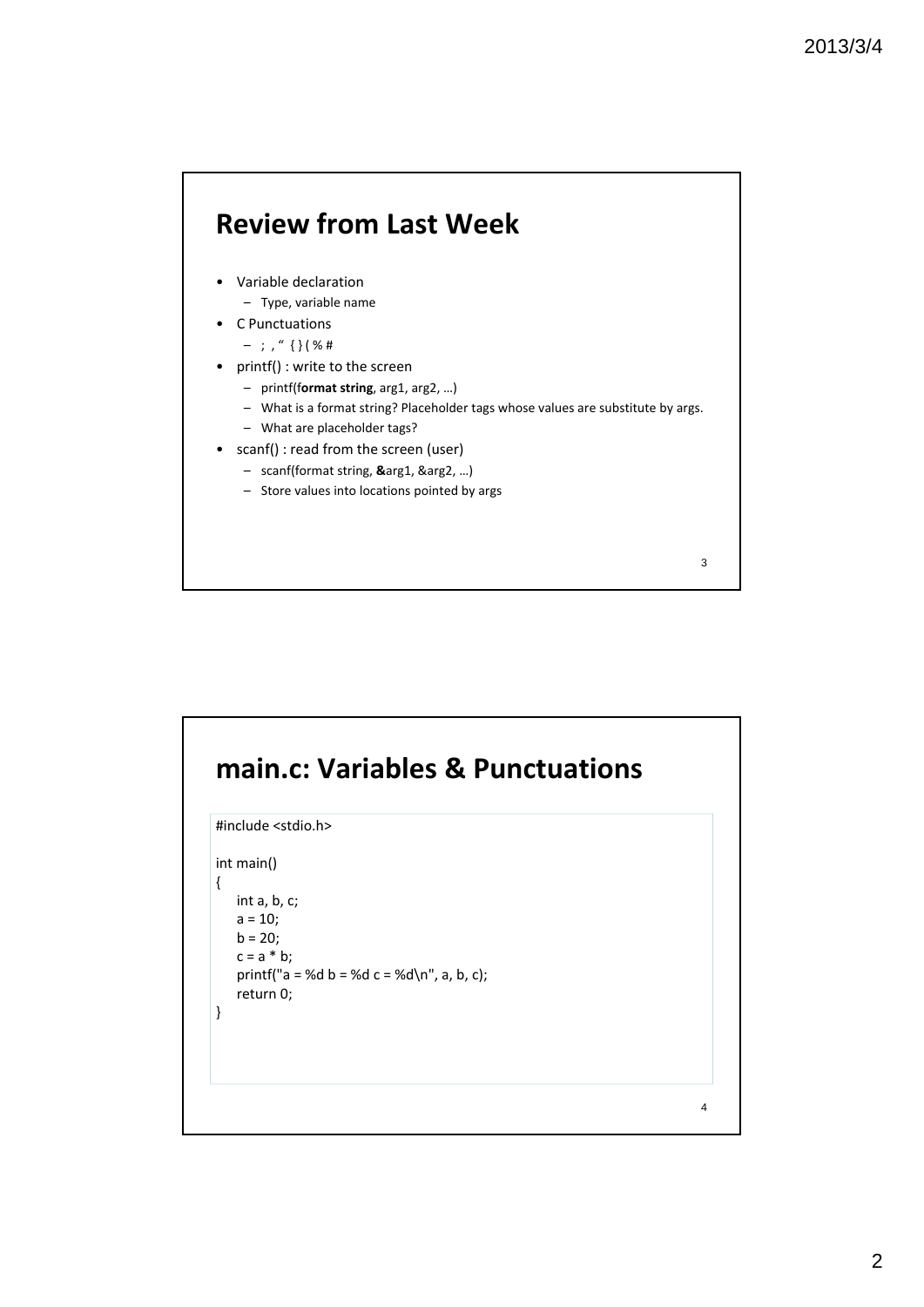#### **More on printf()**

- printf(format string, val1, val2);
	- format string can include placeholders that specify how the arguments val1, val2, etc. should be formatted
	- %c : format as a character
	- %d : format as an integer
	- %f : format as a floating‐point number
	- %% : print a % character

#### • Example

double  $f = 0.95$ ; printf("f = %f%%\n", f \* 100);

#### **scanf()** #include <stdio.h> int main() { C:\Users\hchu\Desktop\lectures\intro\_prog\_12S\samples\hello int i; 10<br>0.5<br>Integer: 10 Float: 0.50 double f; Process returned 0 (0x0) - execution time : 6.91<br>Press any key to continue. scanf("%d", **&**i); scanf("%lf", &f); printf("Integer: %d Float: %.2f\n", i, f); return 0; }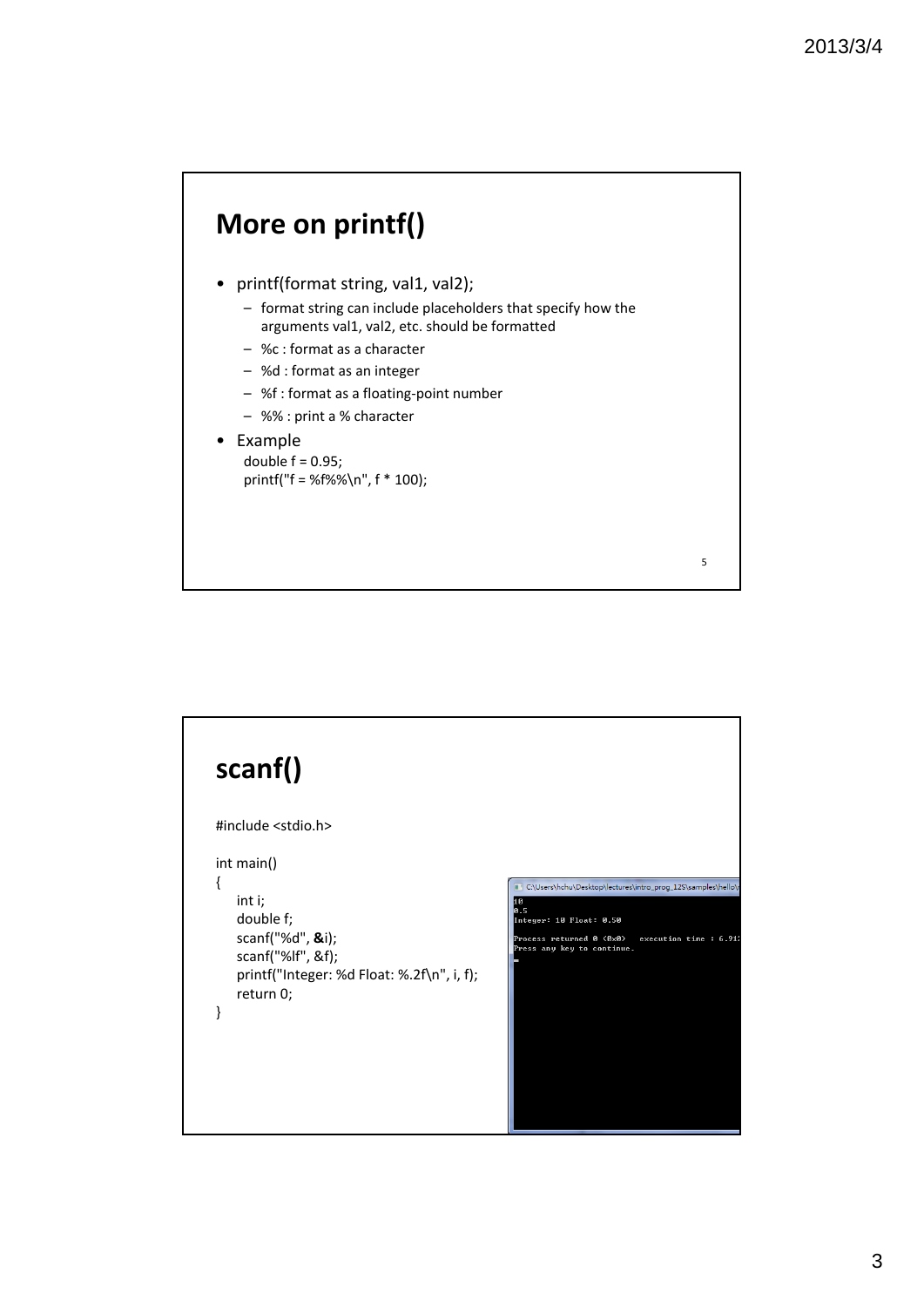### **New Stuff: Control Flow**

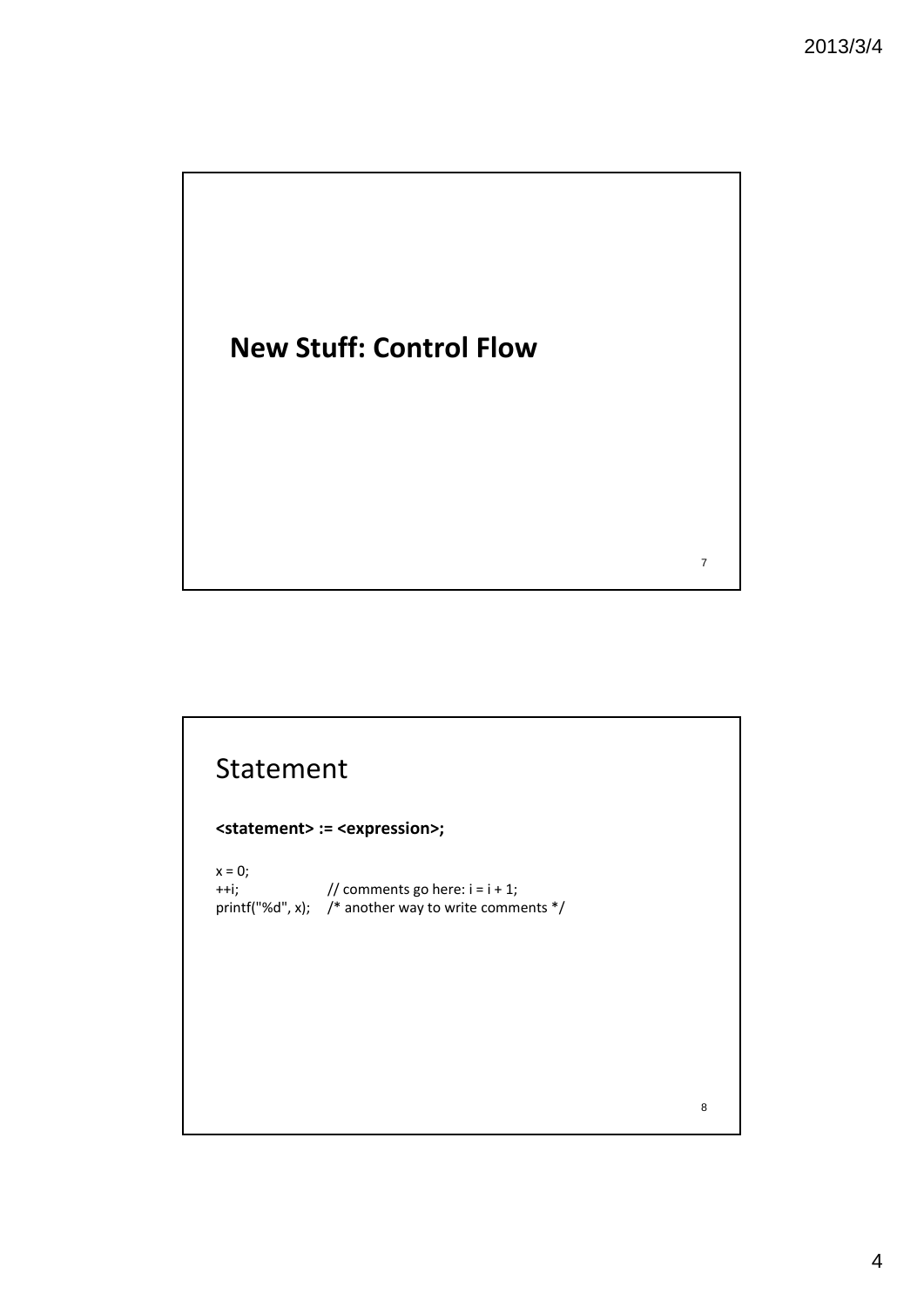### Blocks

#### **<block> := { <statements> }**

```
{
   x = 0;++i;
   printf("%d", x);
}
```
- A block is syntactically equivalent to a single statement.
	- if, else, while, for
	- Variables can be declared inside any block.
	- There is no semicolon after the right brace that ends a block.

9

# Example int  $x = 0$ ; { int  $x = 5$ ; printf("Inside:  $x = %d\n\rightharpoonup x$ ); } printf("Outside:  $x = %d\n\rightharpoonup x$ ); Inside:  $x = 5$ Outside:  $x = 0$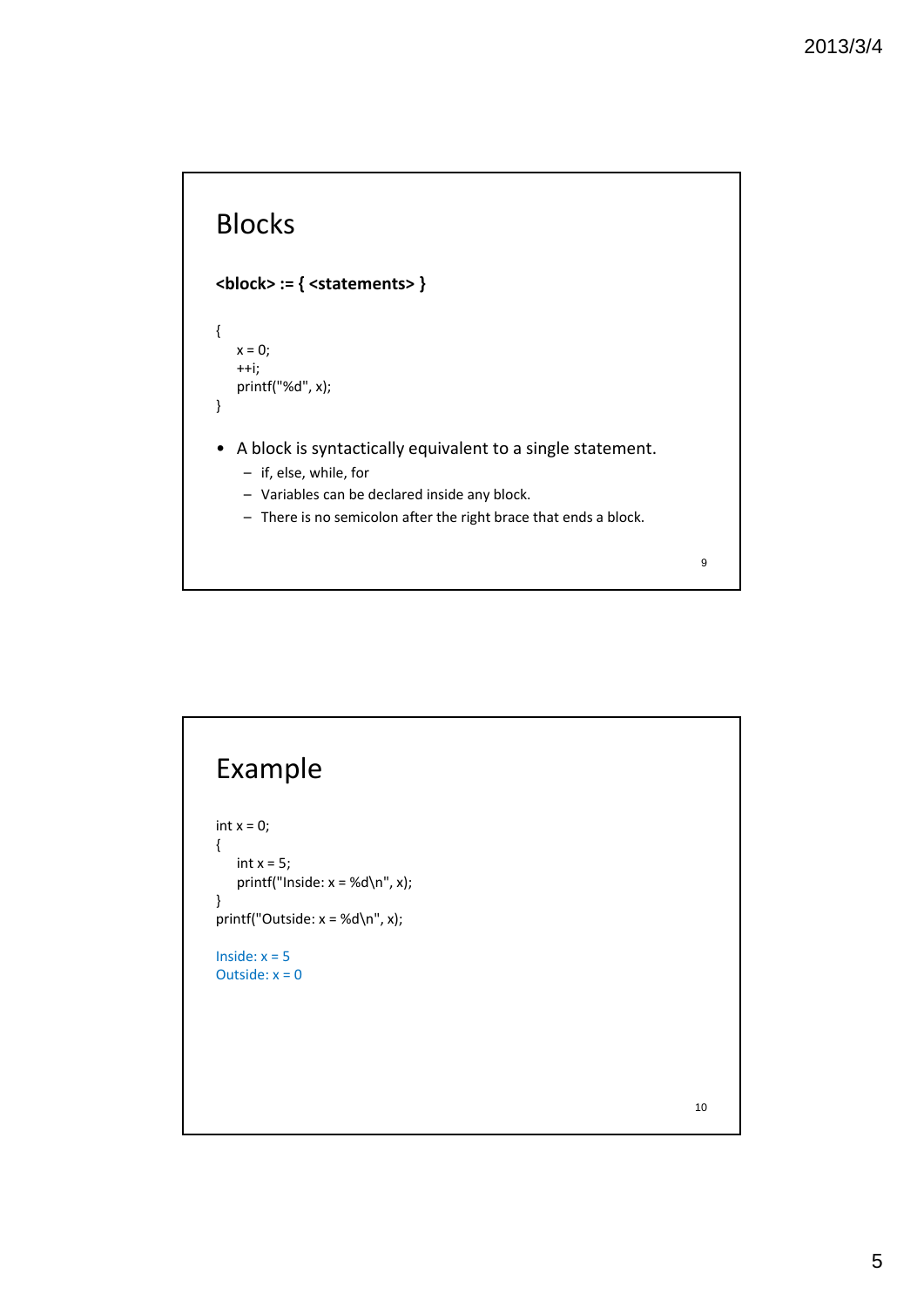#### if Statement **if (<condition>) <statement>** // single statement if (2 < 5) printf("2 is less than 5.\n"); // block if (2 < 5) { printf("I'll always print this line.\n"); printf("because 2 is always less than 5!\n"); }

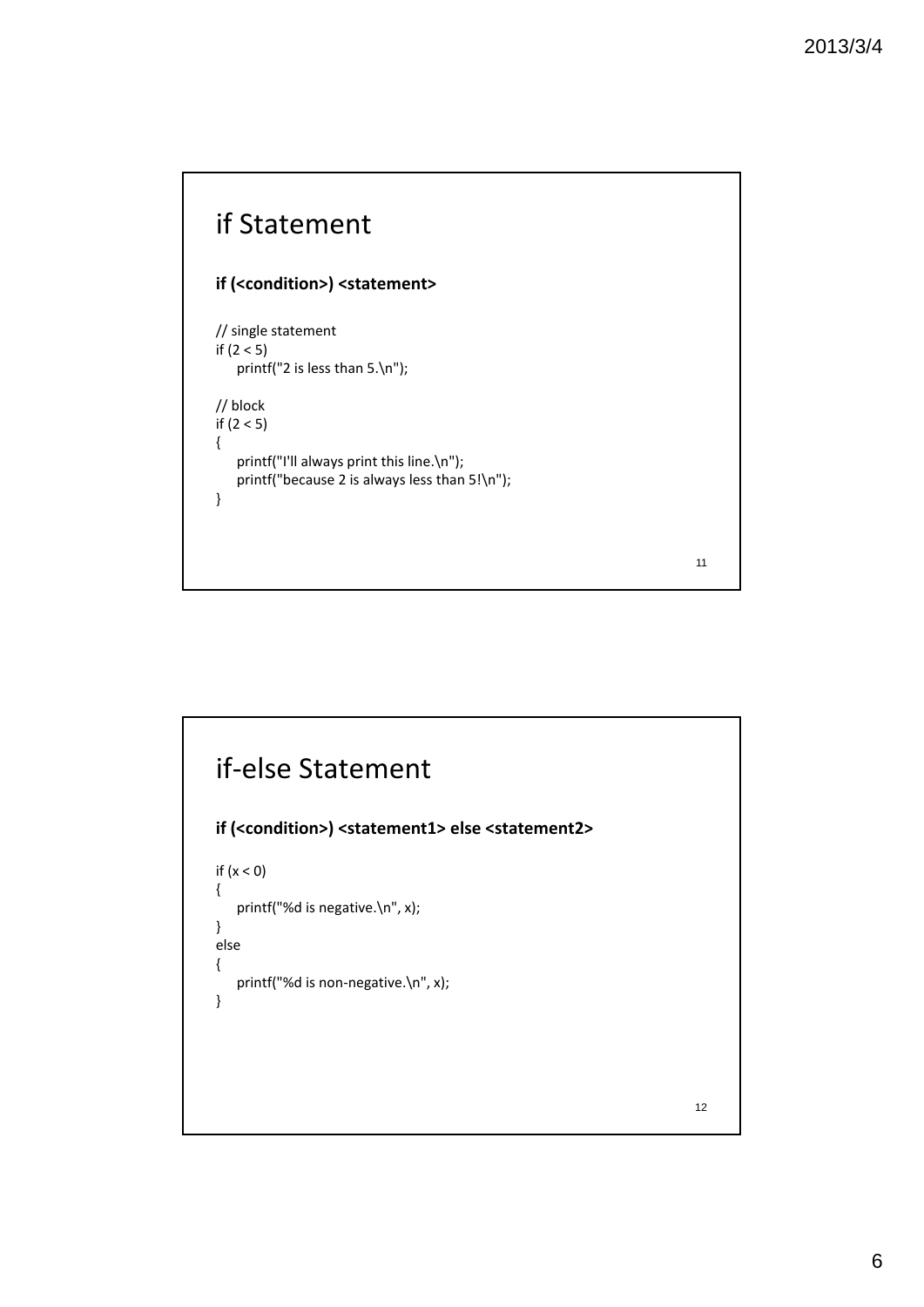

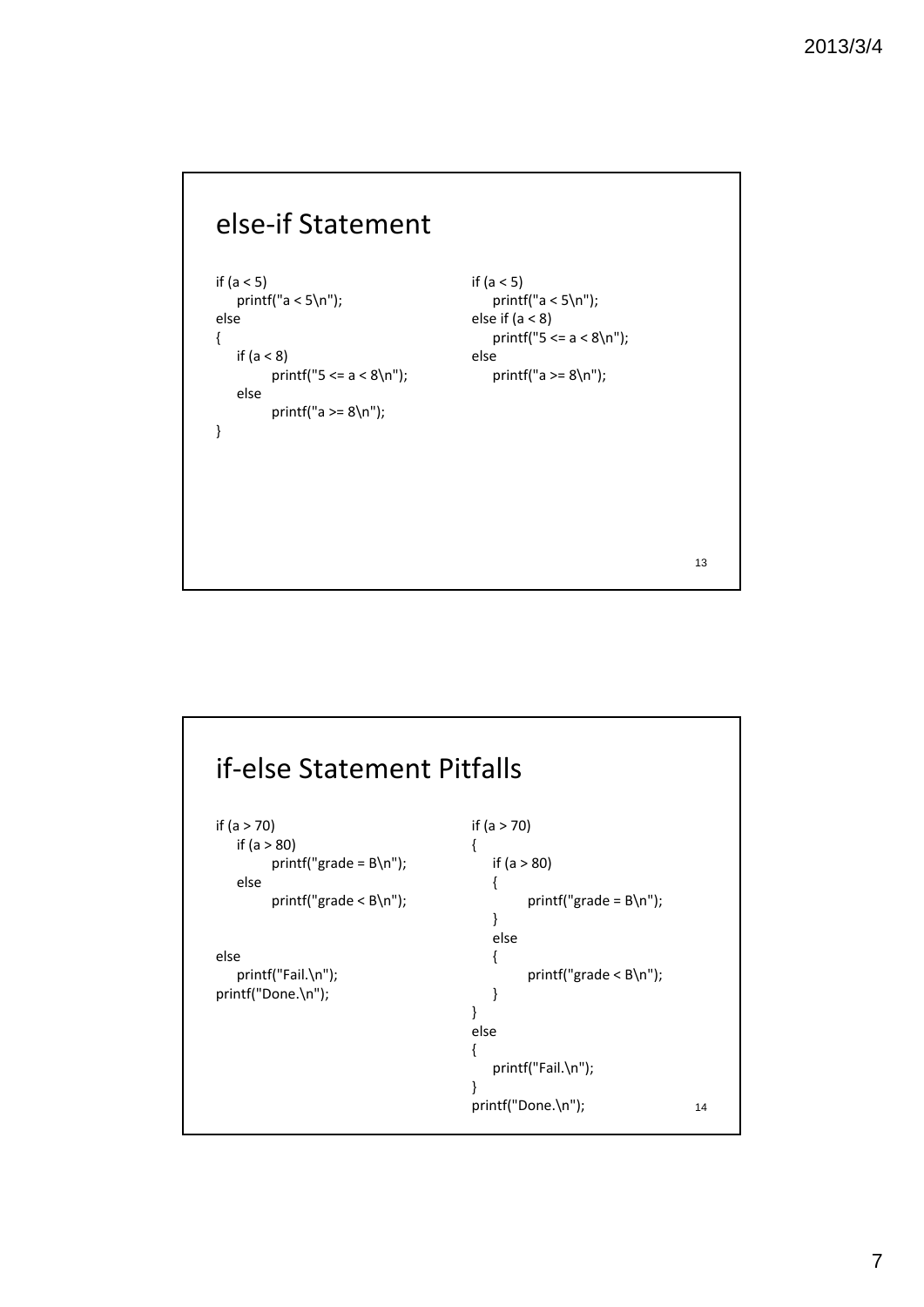|            | <b>Relational Operators</b>              |
|------------|------------------------------------------|
|            | C has the following relational operators |
| $a == b$   | true iff a equals b                      |
| $a = b$    | true iff a does not equal b              |
| a < b      | true iff a is less than b                |
| a > b      | true iff a is greater than b             |
| $a \leq b$ | true iff a is less than or equal to b    |
| $a \geq b$ | true iff a is greater than or equal to b |
| a && b     | true iff a is true and b is true         |
| $a \mid b$ | true iff a is true or b is true          |
| !a         | true iff a is false                      |
|            | ں ا                                      |

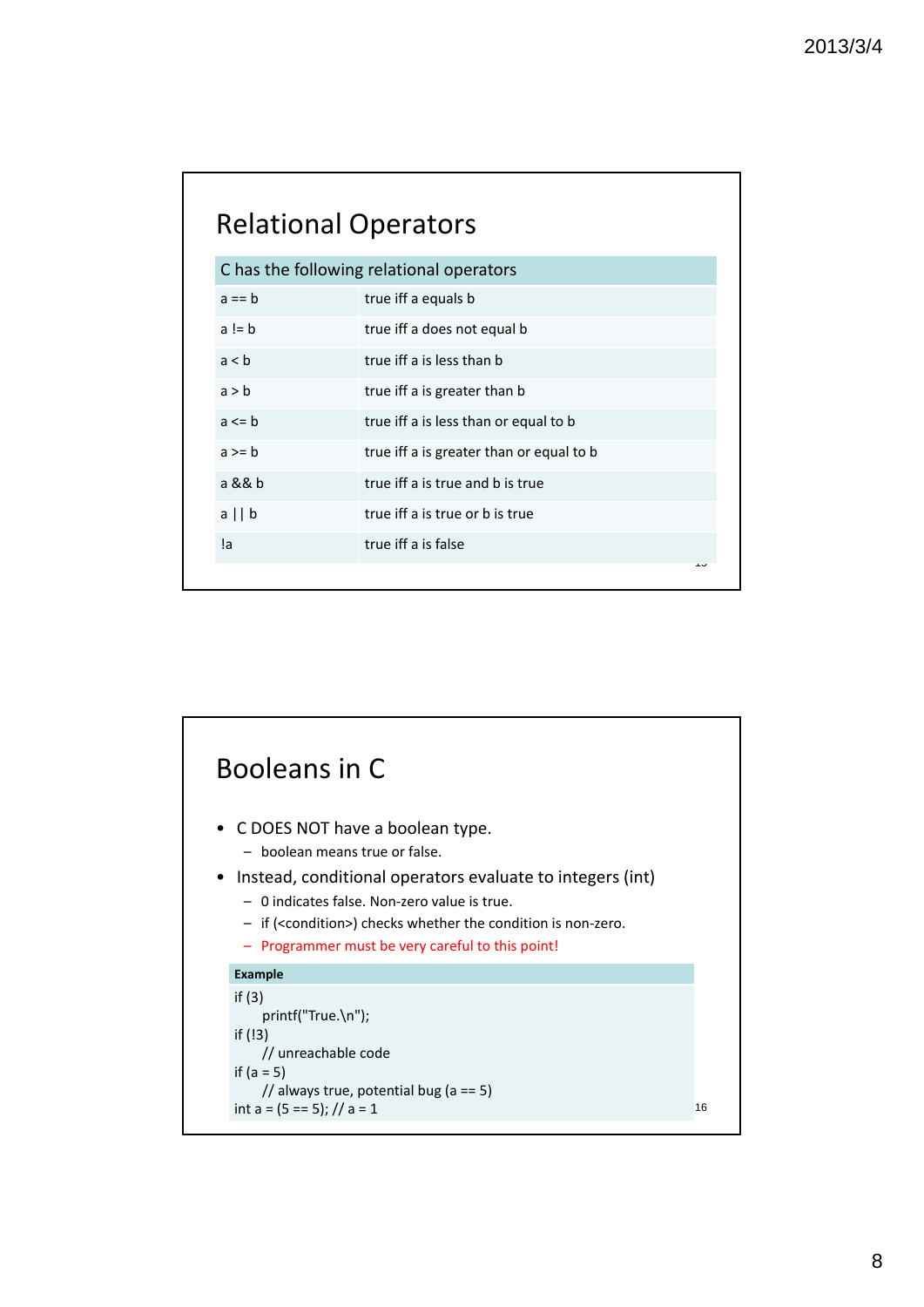#### In‐Class Exercise #1

Write a program that reads a number grade (0‐100) and converts it into a letter grade (ABCF): A:80‐100, B:70‐79, C:60‐ 69, and F<60.

Your program should have the following input & output:

Input a number grade> **80** Letter grade: A

17

# Conditional expressions **< condition> ? <expression1> : <expression2>** char grade; grade = (score >= 70 ? 'S' : 'U'); printf("You have %d item%s.\n", n, n == 1 ? "" : "s"); Conditional expression often leads to concise code. 18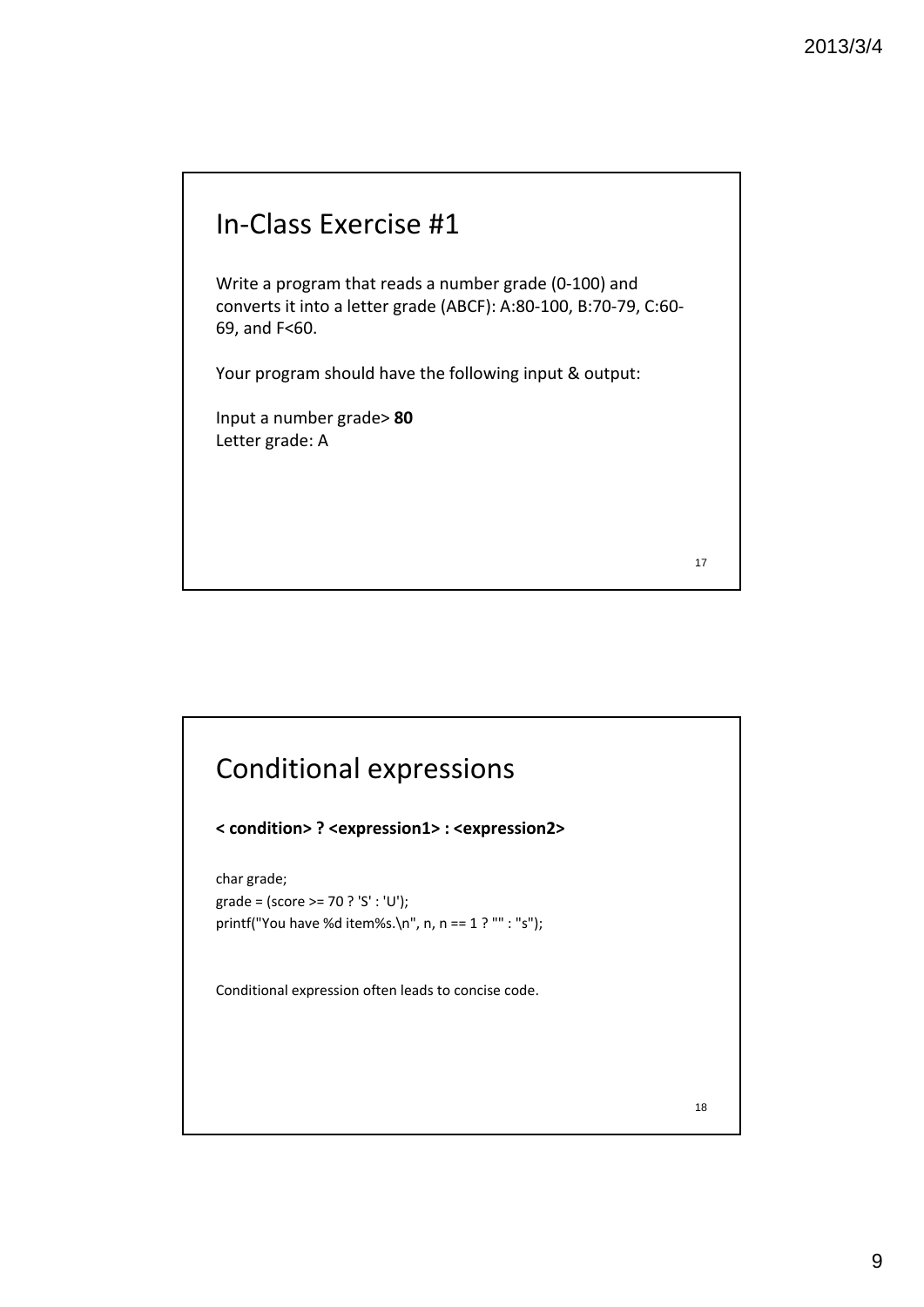

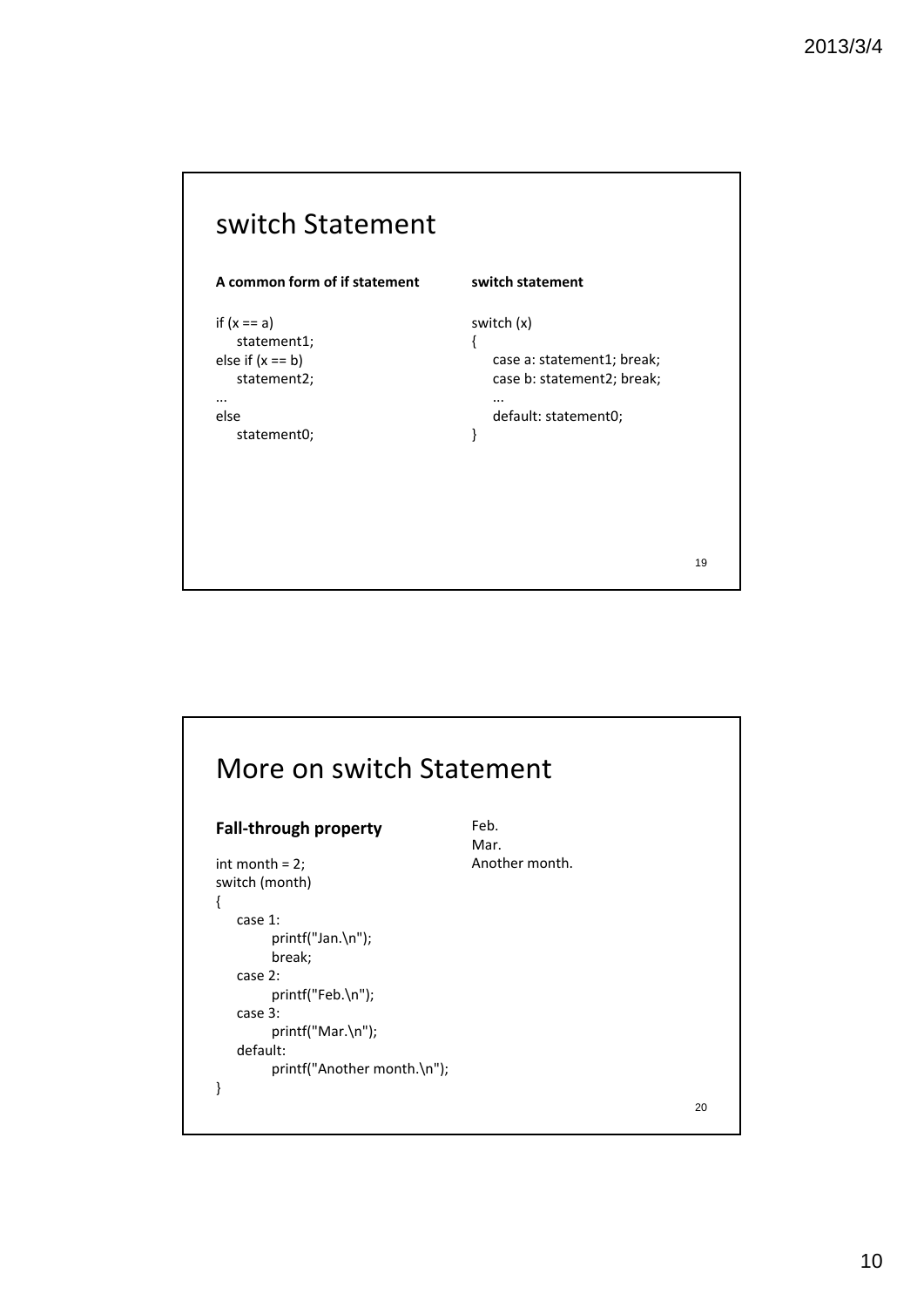

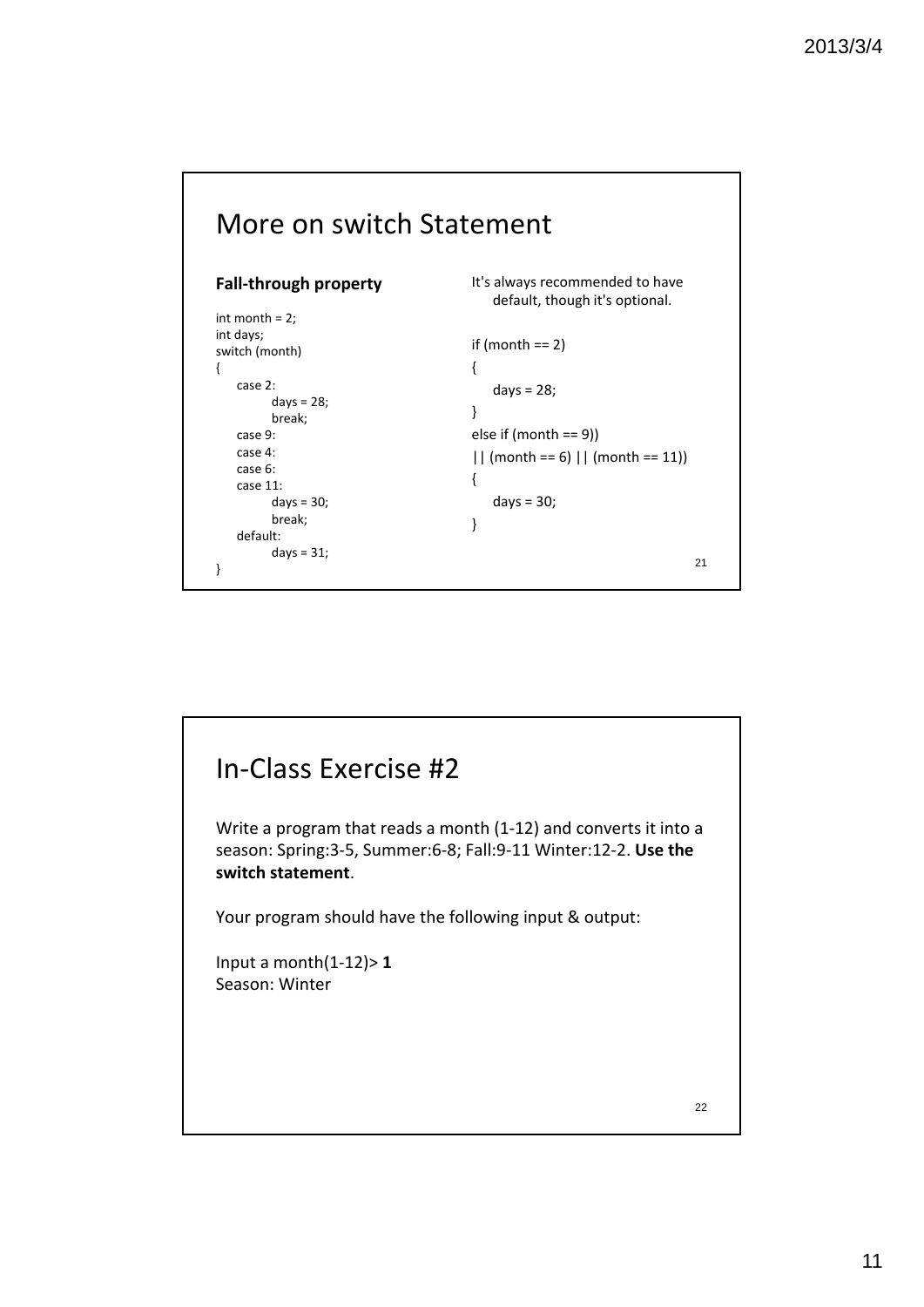

| #include <stdio.h></stdio.h> | $i = 1;$    |                   |
|------------------------------|-------------|-------------------|
|                              | ls i < 10?  | Yes, continue     |
| int main()                   |             |                   |
| {                            | $i + j$     | i is now 2;       |
| int $i = 1$ ;                | ls i < 10?; | Yes, continue     |
| while $(i < 10)$             | $i++;$      | i is now 3;       |
| ſ                            | ls i < 10?; | Yes, continue     |
| printf("%d", i);             |             |                   |
| $i++;$ // $i=i+1;$           |             |                   |
| ł                            |             |                   |
| return 0;                    | $i++;$      | i is now 10;      |
| }                            | ls i < 10?; | No, exit the loop |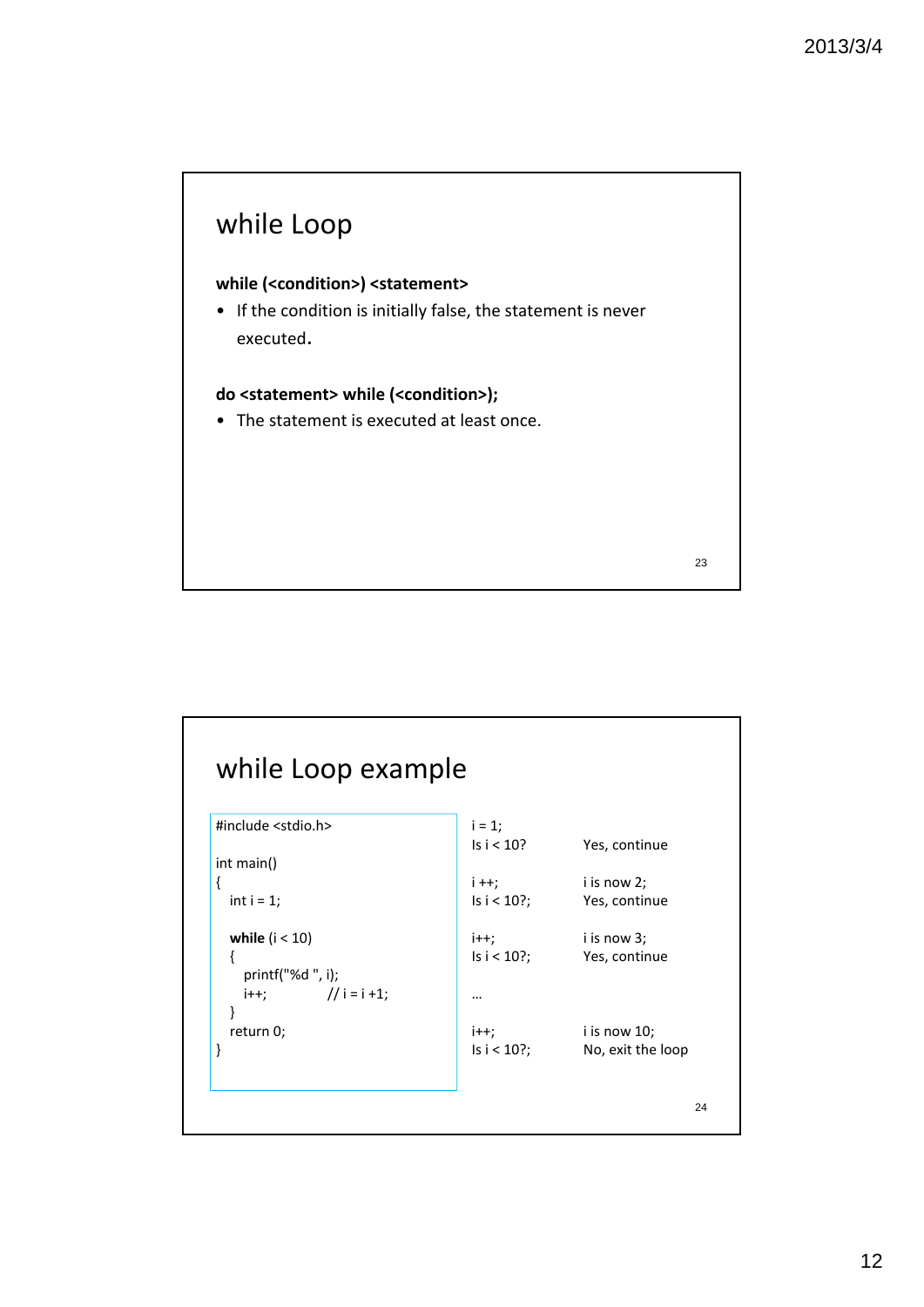

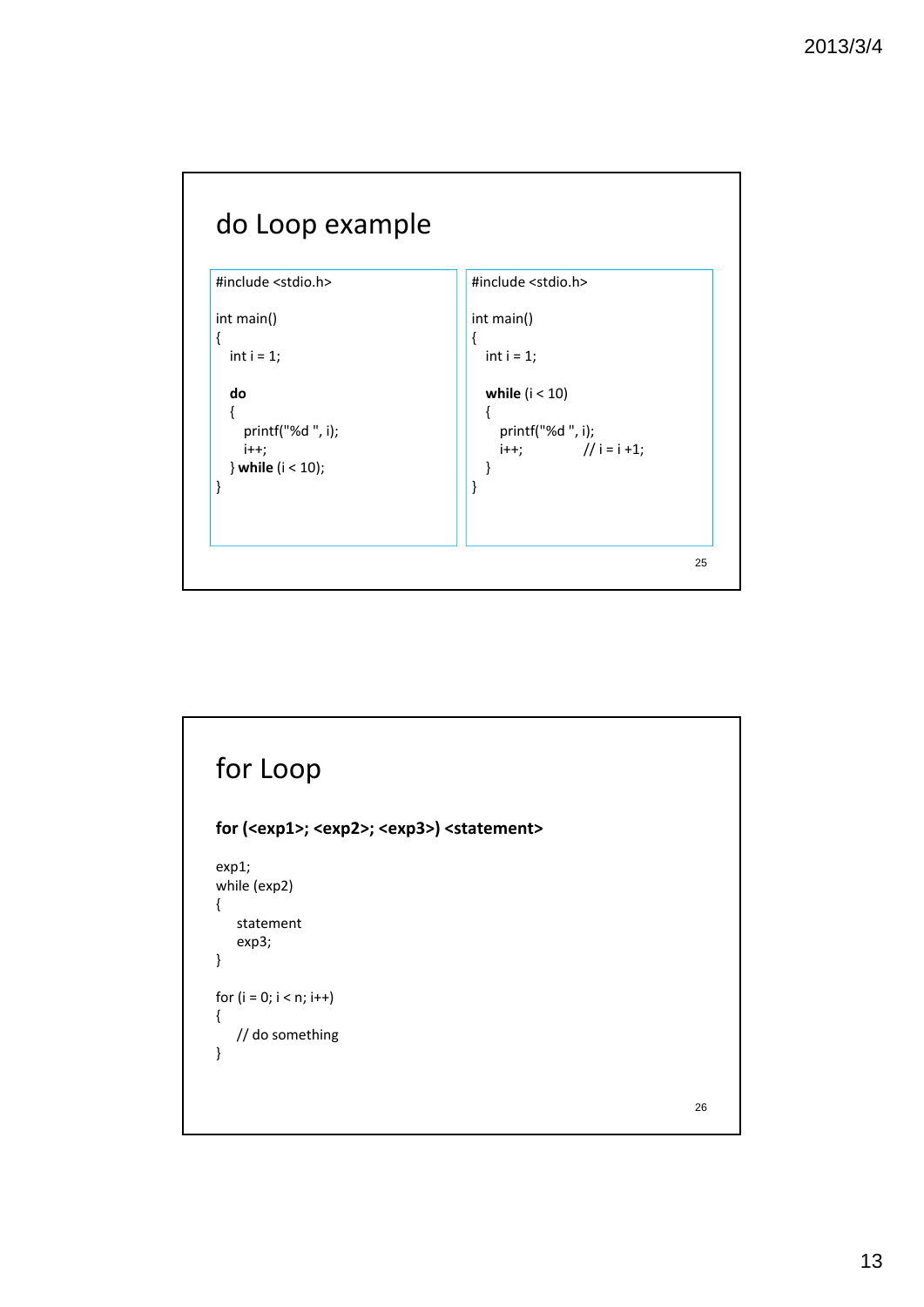

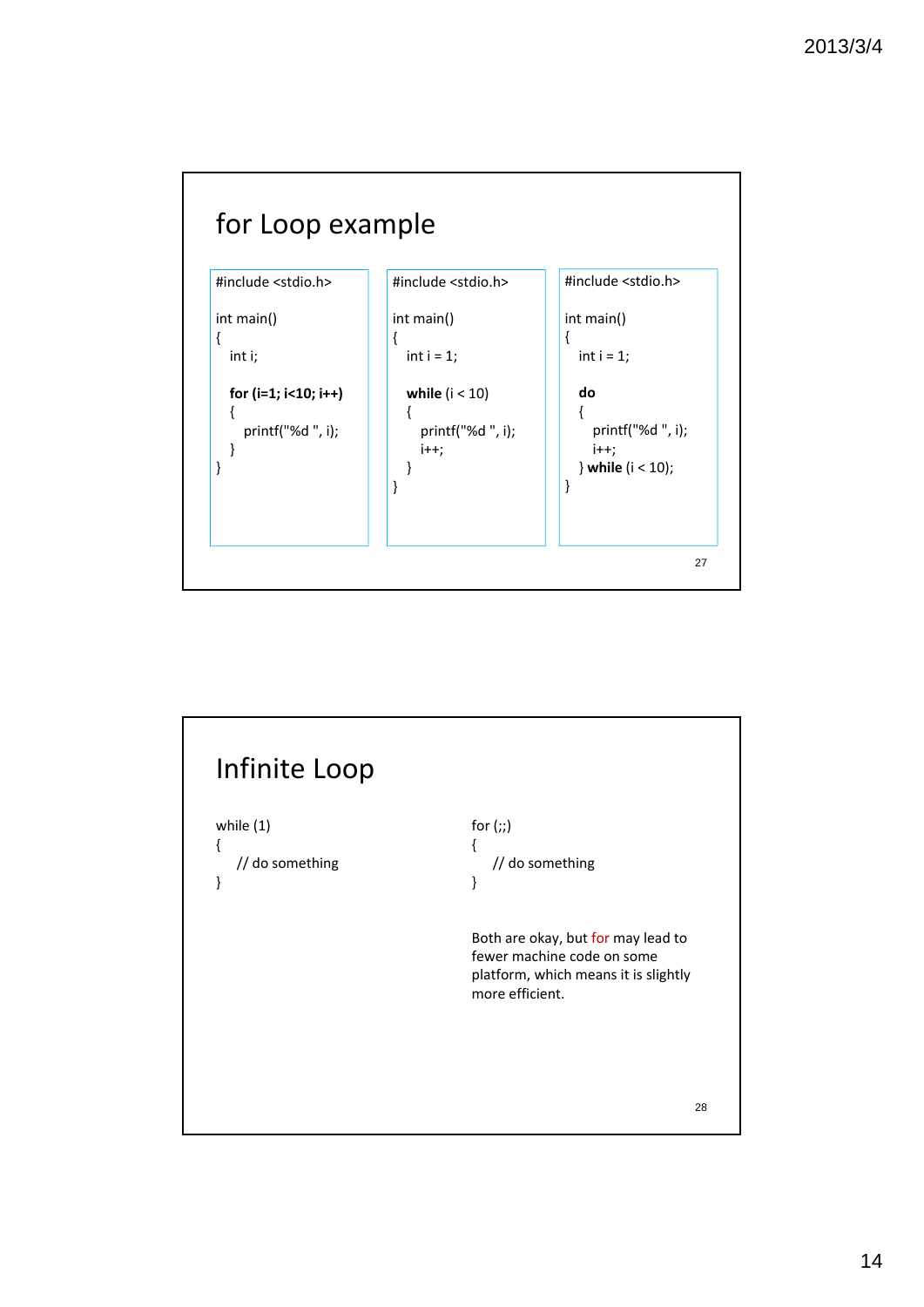

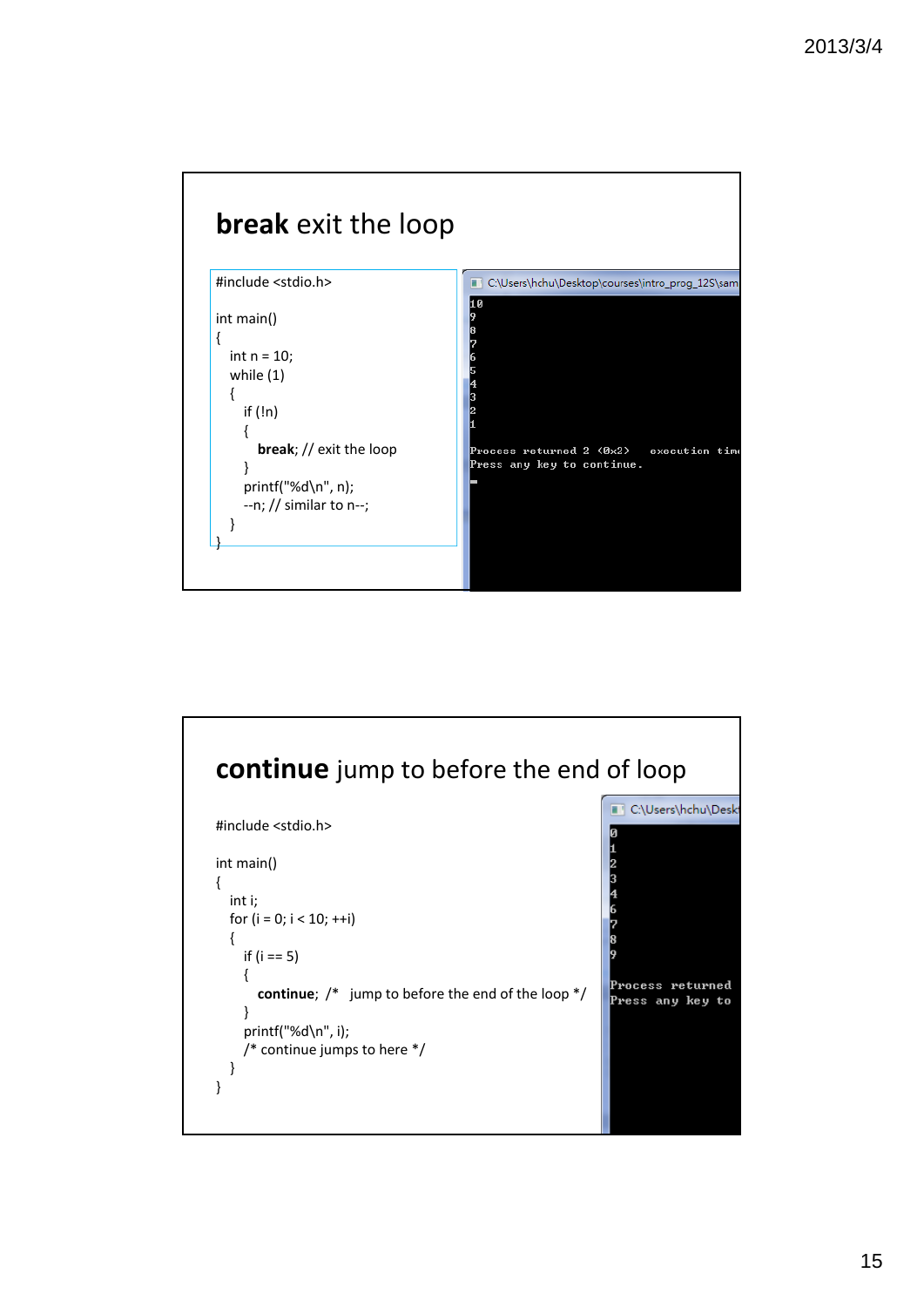